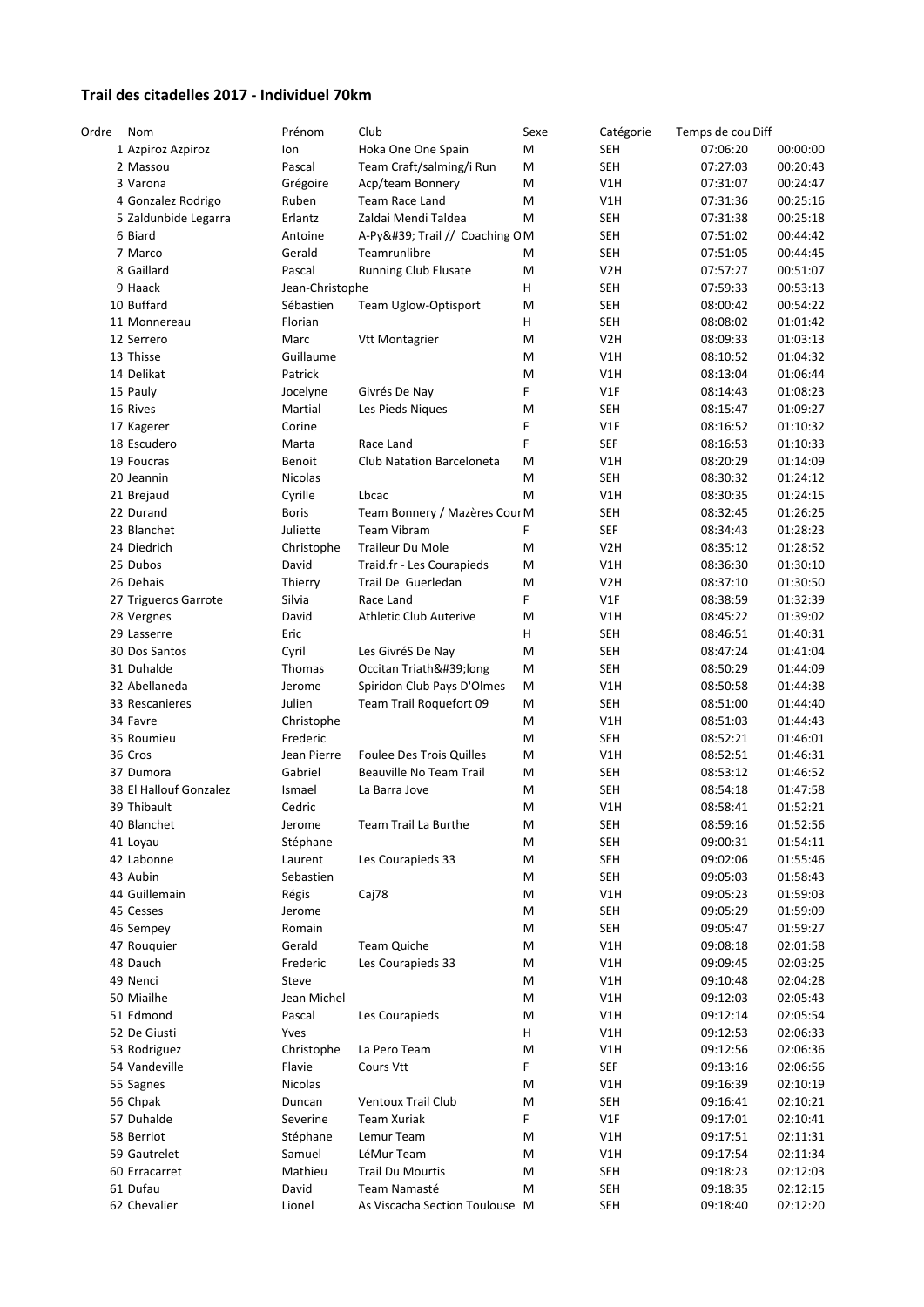| 63 Sola               | Thomas        | <b>Trail Du Picou</b>                         | M | <b>SEH</b>       | 09:19:10 | 02:12:50 |
|-----------------------|---------------|-----------------------------------------------|---|------------------|----------|----------|
| 64 Sicard             | Sebastien     | <b>Tuc Triathlon</b>                          | Μ | V1H              | 09:21:34 | 02:15:14 |
| 65 Douat              | Veronique     | Team                                          | F | V1F              | 09:23:30 | 02:17:10 |
| 66 Agut               | Jean-Michel   | U A Lourdes                                   | M | V <sub>2</sub> H | 09:23:33 | 02:17:13 |
| 67 Malheiro           | Daniel        | Vo2max Tarascon                               | M | <b>SEH</b>       | 09:23:49 | 02:17:29 |
| 68 Lagarde            | Daniel        | Varilhes                                      | M | V3H              | 09:24:58 | 02:18:38 |
| 69 Strzelecki         | Jerome        | Team Labege Triathlon                         | M | <b>SEH</b>       | 09:25:14 | 02:18:54 |
| 70 Dejean             | David         | Team Trail Roquefort09                        | Μ | V1H              | 09:25:58 | 02:19:38 |
| 71 Brugnerotto        | Sebastien     |                                               | Μ | <b>SEH</b>       | 09:26:41 | 02:20:21 |
| 72 Fernandes          | Georges       |                                               | Μ | <b>SEH</b>       | 09:28:15 | 02:21:55 |
| 73 Fort               | Kevin         |                                               | M | <b>SEH</b>       | 09:28:55 | 02:22:35 |
| 74 Olivier            | Robert        | Ac Auterive                                   | Μ | V1H              | 09:30:48 | 02:24:28 |
| 75 Dos Reis           | Olivier       | Team Zozo                                     | M | <b>SEH</b>       | 09:31:06 | 02:24:46 |
| 76 Carbonell          | Julien        | La Foulee Des 3 Quilles                       | Μ | <b>SEH</b>       | 09:31:33 | 02:25:13 |
| 77 Bournonville       | Stephane      | Les Beau-F                                    | Μ | <b>SEH</b>       | 09:31:49 | 02:25:29 |
| 78 Ardailloux         | Julien        | Airbus                                        | M | <b>SEH</b>       | 09:32:00 | 02:25:40 |
|                       |               |                                               |   |                  |          |          |
| 79 Loubix             | Christian     | La Montheze                                   | Μ | V1H              | 09:32:06 | 02:25:46 |
| 80 Runner 386         | Runner 386    |                                               |   | <b>SEH</b>       | 09:34:32 | 02:28:12 |
| 81 Grassaud           | Stephane      |                                               | Μ | <b>SEH</b>       | 09:37:06 | 02:30:46 |
| 82 Foucras            | Jean-Baptiste |                                               | Μ | <b>SEH</b>       | 09:37:09 | 02:30:49 |
| 83 Richard            | Benoît        | Lb Chateauroux                                | M | <b>SEH</b>       | 09:37:33 | 02:31:13 |
| 84 Bigot              | Simon         |                                               | M | V1H              | 09:42:07 | 02:35:47 |
| 85 Dupont             | Eric          |                                               | M | V1H              | 09:42:28 | 02:36:08 |
| 86 Izaac              | Jean Marie    | Xiberotarrak/ Ca Beaucaire                    | Μ | <b>SEH</b>       | 09:43:43 | 02:37:23 |
| 87 Hugot              | Philippe      |                                               | M | <b>SEH</b>       | 09:44:00 | 02:37:40 |
| 88 Touchet            | Stephane      | Les Poumpils Du Cabardes                      | M | <b>SEH</b>       | 09:45:13 | 02:38:53 |
| 89 Pereira            | Frederic      | Vo2max                                        | M | V1H              | 09:45:28 | 02:39:08 |
| 90 Goulmot            | Sébastien     |                                               | M | V1H              | 09:47:09 | 02:40:49 |
| 91 Bricault           | Philipe       | 1000 Pattes Vicquois                          | M | V <sub>2</sub> H | 09:47:27 | 02:41:07 |
| 92 Philippot          | Marc          |                                               | M | <b>SEH</b>       | 09:47:38 | 02:41:18 |
| 93 Bonnery            | Martial       | <b>Team Bonnery</b>                           | Μ | V1H              | 09:47:42 | 02:41:22 |
| 94 Verger             | Jérôme        | Limoux Triathlon Club                         | M | V1H              | 09:47:44 | 02:41:24 |
| 95 Sok                | Gerard        | Team Trail La Burthe                          | M | V1H              | 09:48:49 | 02:42:29 |
| 96 Giguerre           | Sylvain       | Csa 1er Rcp                                   | M | V1H              | 09:50:27 | 02:44:07 |
| 97 Pradal             | Julien        |                                               | M | V1H              | 09:53:54 | 02:47:34 |
| 98 Sariege            | Yannick       |                                               | н | <b>SEH</b>       | 09:54:15 | 02:47:55 |
| 99 Soulet             | Mathieu       |                                               | Μ | <b>SEH</b>       | 09:55:49 | 02:49:29 |
| 100 Soubielle         | Olivier       |                                               |   | V <sub>2</sub> H | 09:56:06 | 02:49:46 |
|                       |               |                                               | Μ |                  |          | 02:50:14 |
| 101 Jouvin            | Etienne       | Amexio                                        | M | V1H              | 09:56:34 |          |
| 102 Peyrol            | Adrien        |                                               | Μ | <b>SEH</b>       | 09:57:26 | 02:51:06 |
| 103 Goudeau           | Nicolas       | Les 12-14 Niort                               | М | V1H              | 09:57:49 | 02:51:29 |
| 104 Fabre             | Gregory       | <b>Team Bonnery</b>                           | Μ | <b>SEH</b>       | 09:57:55 | 02:51:35 |
| 105 Andre             | Yannick       | Talc De Luzenac                               | М | V <sub>2</sub> H | 09:58:55 | 02:52:35 |
| 106 Etchecahar        | Flavien       |                                               | М | <b>SEH</b>       | 09:59:00 | 02:52:40 |
| 107 Bourget           | Olivier       | Broceliande Aventure 35                       | Μ | V1H              | 10:00:53 | 02:54:33 |
| 108 Dez               | Christophe    |                                               | Μ | V1H              | 10:01:23 | 02:55:03 |
| 109 Callens           | Julien        | Olympique De Salies                           | М | <b>SEH</b>       | 10:09:47 | 03:03:27 |
| 110 Benayad           | Abdallah      |                                               | Μ | <b>SEH</b>       | 10:09:49 | 03:03:29 |
| 111 Fernandes         | Sebastien     | <b>Trail De Montgailhard</b>                  | Μ | <b>SEH</b>       | 10:10:02 | 03:03:42 |
| 112 Ferrati           |               | Hugues IréNé Team Ferrati                     | Μ | V1H              | 10:10:06 | 03:03:46 |
| 113 Pinchon           | Gilbert       | Les Zinzins Des Coteaux 31                    | Μ | V3H              | 10:10:30 | 03:04:10 |
| 114 Michielan         | Cécile        | Les Zinzins Des Coteaux 31 / T <sub>I</sub> F |   | V1F              | 10:10:33 | 03:04:13 |
| 115 Teriitehau-Martin | Jean          | Csa 4re                                       | Μ | V1H              | 10:10:41 | 03:04:21 |
| 116 Bourianne         | Thierry       | Animo                                         | Μ | V1H              | 10:13:07 | 03:06:47 |
| 117 Heriteau          | Xavier        | Portet Athletic Club                          | M | <b>SEH</b>       | 10:16:29 | 03:10:09 |
| 118 Cabassud          | Julien        |                                               | M | <b>SEH</b>       | 10:17:25 | 03:11:05 |
| 119 Mallet            | Maryline      | Acmourenx                                     | F | V1F              | 10:18:41 | 03:12:21 |
| 120 Selle             | Damien        |                                               | Μ | <b>SEH</b>       | 10:18:45 | 03:12:25 |
|                       |               |                                               |   |                  |          |          |
| 121 Laffont           | Richard       | Team Trail Roquefort Les Casc M               |   | V1H              | 10:19:07 | 03:12:47 |
| 122 Burnel            | SéBastien     | Spiridon Club Du Pays D' M                    |   | <b>SEH</b>       | 10:19:19 | 03:12:59 |
| 123 Leroyer           | Chantal       |                                               | F | V <sub>2F</sub>  | 10:23:40 | 03:17:20 |
| 124 Le Foll           | Nicolas       |                                               | Μ | V1H              | 10:24:11 | 03:17:51 |
| 125 Rotier            | Maxime        |                                               | Μ | <b>SEH</b>       | 10:26:43 | 03:20:23 |
| 126 Xueref            | Romain        |                                               | Μ | <b>SEH</b>       | 10:27:06 | 03:20:46 |
| 127 Monnereau         | Guy           |                                               | Μ | V <sub>2</sub> H | 10:27:08 | 03:20:48 |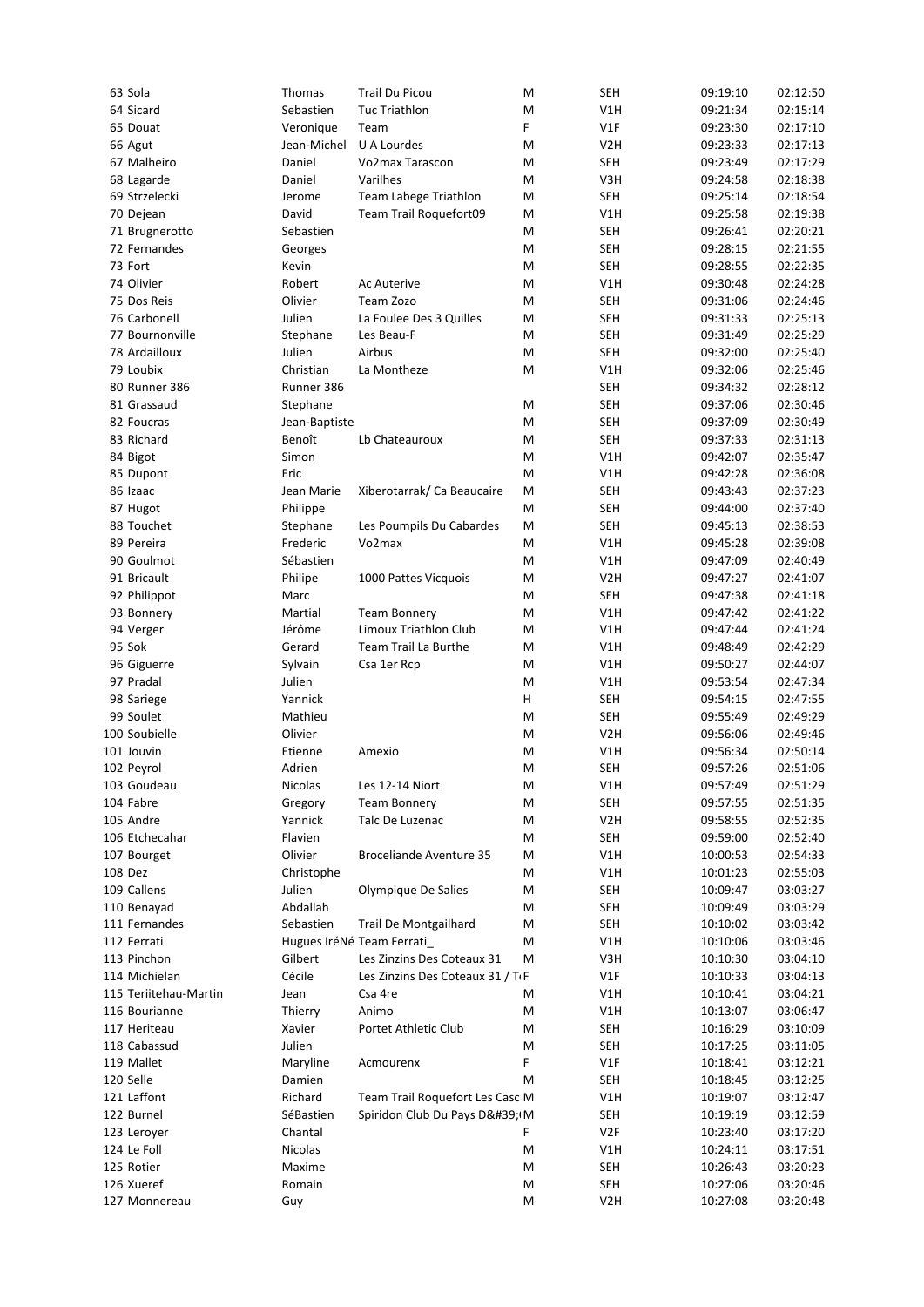| 128 Roca             | Frederic     |                                 | Μ | V1H              | 10:28:16 | 03:21:56 |
|----------------------|--------------|---------------------------------|---|------------------|----------|----------|
| 129 Renault          | Raphael      |                                 | Μ | <b>SEH</b>       | 10:28:21 | 03:22:01 |
| 130 Manenti          | Régis        |                                 | M | V1H              | 10:28:38 | 03:22:18 |
| 131 Kerisoret        | David        |                                 | Μ | V1H              | 10:28:58 | 03:22:38 |
| 132 Macquart         | GréGory      | <b>TrèBes Triathlon</b>         | Μ | V1H              | 10:30:42 | 03:24:22 |
| 133 Mondou           | Nicolas      |                                 | M | <b>SEH</b>       | 10:31:24 | 03:25:04 |
| 134 Raffier          | Philippe     |                                 | M | V <sub>2</sub> H | 10:31:35 | 03:25:15 |
| 135 Combes           | Claude       |                                 | F | V <sub>2F</sub>  | 10:31:41 | 03:25:21 |
| 136 Ravel            | Florence     |                                 | F | V1F              | 10:32:24 | 03:26:04 |
| 137 Chevreau         | Kewin        | 1er Rcp / Mazeres Course Ped M  |   | <b>SEH</b>       | 10:33:25 | 03:27:05 |
| 138 Mancon           | Jean Luc     | Rumba Athle                     | M | V <sub>2</sub> H | 10:35:00 | 03:28:40 |
| 139 Chiesura         | Samuel       | BêTes De Trail                  | M | V1H              | 10:36:05 | 03:29:45 |
| 140 Mairé            | Jean-David   | <b>Airbus Running</b>           | Μ | <b>SEH</b>       | 10:38:37 | 03:32:17 |
| 141 Hamon            | Thomas       |                                 | M | <b>SEH</b>       | 10:40:48 | 03:34:28 |
| 142 Caparicas        | Paulo        | Csa 4°re                        | Μ | V1H              | 10:41:09 | 03:34:49 |
| 143 Bastide          | Benjamin     |                                 | Μ | <b>SEH</b>       | 10:41:26 | 03:35:06 |
| 144 Baran            | Stephane     |                                 | M | V1H              | 10:42:17 | 03:35:57 |
| 145 Foumas           | Christopher  |                                 | M | <b>SEH</b>       | 10:42:39 | 03:36:19 |
| 146 Goncalves        | Patrick      | Mazères Courses Pédestres       | M | V1H              | 10:44:06 | 03:37:46 |
| 147 Battistella      | Mathieu      | <b>Ac Pamiers</b>               | Μ | <b>SEH</b>       | 10:44:18 | 03:37:58 |
| 148 Gantier          | Thierry      |                                 | M | <b>SEH</b>       | 10:46:40 | 03:40:20 |
| 149 Nimz             | Stephane     | 4-Massylvains                   | M | V1H              | 10:46:43 | 03:40:23 |
| 150 Bajon            | Julien       | 1000 Pattes                     | Μ | <b>SEH</b>       | 10:46:53 | 03:40:33 |
| 151 Stefani          | Christophe   | 4-Massylvains                   | Μ | V1H              | 10:48:01 | 03:41:41 |
| <b>152 You</b>       | Raphael      | <b>Esprit Trail Landais</b>     | M | V1H              | 10:48:49 | 03:42:29 |
| 153 Limousin         | Anthony      | <b>Esprit Trail Landais</b>     | Μ | V1H              | 10:48:56 | 03:42:36 |
| 154 Bossut           | Rémi         | Taill' Aventure                 | Μ | <b>SEH</b>       | 10:49:00 | 03:42:40 |
| 155 Bonnemaison      | Guillaume    |                                 | M | <b>SEH</b>       | 10:49:17 | 03:42:57 |
| 156 Kerouanton       | LoïC         |                                 | Μ | V1H              | 10:52:19 | 03:45:59 |
| 157 Sarralde         | Julien       |                                 | Μ | <b>SEH</b>       | 10:52:26 | 03:46:06 |
| 158 Cuenca           | Cedric       |                                 | Μ | V1H              | 10:52:55 | 03:46:35 |
| 159 Lothore          | Bertrand     |                                 | M | V <sub>2</sub> H | 10:52:59 | 03:46:39 |
| 160 Mehl             | <b>Brice</b> | Vo2max                          | Μ | <b>SEH</b>       | 10:54:15 | 03:47:55 |
| 161 Lannelongue      | Frederic     |                                 | M | V1H              | 10:56:24 | 03:50:04 |
| 162 Corlay           | Thierry      | Uac                             | M | V <sub>2</sub> H | 10:57:33 | 03:51:13 |
| 163 Montalban        | Etienne      | Tarahumaras Muret Club          | Μ | <b>SEH</b>       | 10:57:37 | 03:51:17 |
| 164 Pecero           | Benoit       | La Pero Team                    | Μ | <b>SEH</b>       | 10:58:05 | 03:51:45 |
| 165 Rivier           | Sébastien    | Quiche Team                     | Μ | <b>SEH</b>       | 10:59:37 | 03:53:17 |
| 166 Breton           | Maxime       | Pven Ceven Trail                | M | <b>SEH</b>       | 10:59:41 | 03:53:21 |
| 167 Comte            | Nicolas      | Team Trail Roquefort 09         | M | V1H              | 10:59:49 | 03:53:29 |
| 168 Chane-Pine       | Christophe   | <b>Toulouse Sud Course</b>      | М | <b>SEH</b>       | 11:00:08 | 03:53:48 |
| 169 Pradel           | Frederic     |                                 | М | V1H              | 11:00:11 | 03:53:51 |
| 170 Salvat-Ruscassie | Laurent      |                                 | М | V1H              | 11:00:19 | 03:53:59 |
| 171 Runner 387       | Runner 387   |                                 |   | <b>SEH</b>       | 11:00:34 | 03:54:14 |
| 172 Morby            | Jean Marc    |                                 | Μ | V1H              | 11:00:38 | 03:54:18 |
| 173 Baroni           | David        | Spiridon Club Du Pays D'olmes M |   | V1H              | 11:00:40 | 03:54:20 |
| 174 Thiebault        | JéRéMie      |                                 | Μ | <b>SEH</b>       | 11:02:13 | 03:55:53 |
| 175 Mitjana          | Jerome       |                                 | Μ | V1H              | 11:02:51 | 03:56:31 |
| 176 Gendron          | CôMe         |                                 | M | <b>ESH</b>       | 11:03:00 | 03:56:40 |
| 177 Guilloré         | Lydie        | Oa35                            | F | V1F              | 11:04:25 | 03:58:05 |
| 178 Balao            | Jean Noel    | Sauvagnon 64                    | Μ | V <sub>2</sub> H | 11:05:06 | 03:58:46 |
| 179 Colera           | Jordi        | Unio Excursionista De Catalun M |   | V1H              | 11:05:13 | 03:58:53 |
| 180 Groscol          | Maxime       | <b>Trail Club Ollioules</b>     | Μ | V <sub>2</sub> H | 11:06:38 | 04:00:18 |
| 181 Couanon          | Julien       | Airbus Running / Bsc            | М | V1H              | 11:07:26 | 04:01:06 |
| 182 Tescari          | Jean Luc     | Team Py Runneurs                | М | V <sub>2</sub> H | 11:08:23 | 04:02:03 |
| 183 Roulleaux        | Patrice      | Oxypur Sport Nature             | М | V1H              | 11:09:25 | 04:03:05 |
| 184 Chartier         | Fabrice      | Kikouroù                        | Μ | V1H              | 11:09:41 | 04:03:21 |
| 185 Breton           | David        |                                 | Μ | <b>SEH</b>       | 11:09:46 | 04:03:26 |
| 186 Iacono           | Gilles       |                                 | Μ | V <sub>2</sub> H | 11:09:49 | 04:03:29 |
| 187 Terral           | Adrien       | Velizy Triathlon                | М | <b>SEH</b>       | 11:09:52 | 04:03:32 |
| 188 Anne             | Aurelie      | Team Trail Roquefort 09         | F | <b>SEF</b>       | 11:10:08 | 04:03:48 |
| 189 Rescanieres      | Lilian       | Team Trail Roquefort 09         | Μ | V1H              | 11:10:16 | 04:03:56 |
| 190 Combes           | Benoit       |                                 | M | <b>SEH</b>       | 11:11:12 | 04:04:52 |
| 191 Moulin           | Bertrand     |                                 | M | <b>SEH</b>       | 11:11:16 | 04:04:56 |
| 192 Perrier          | Nicolas      | Point Trop N'en Faut            | M | V1H              | 11:13:23 | 04:07:03 |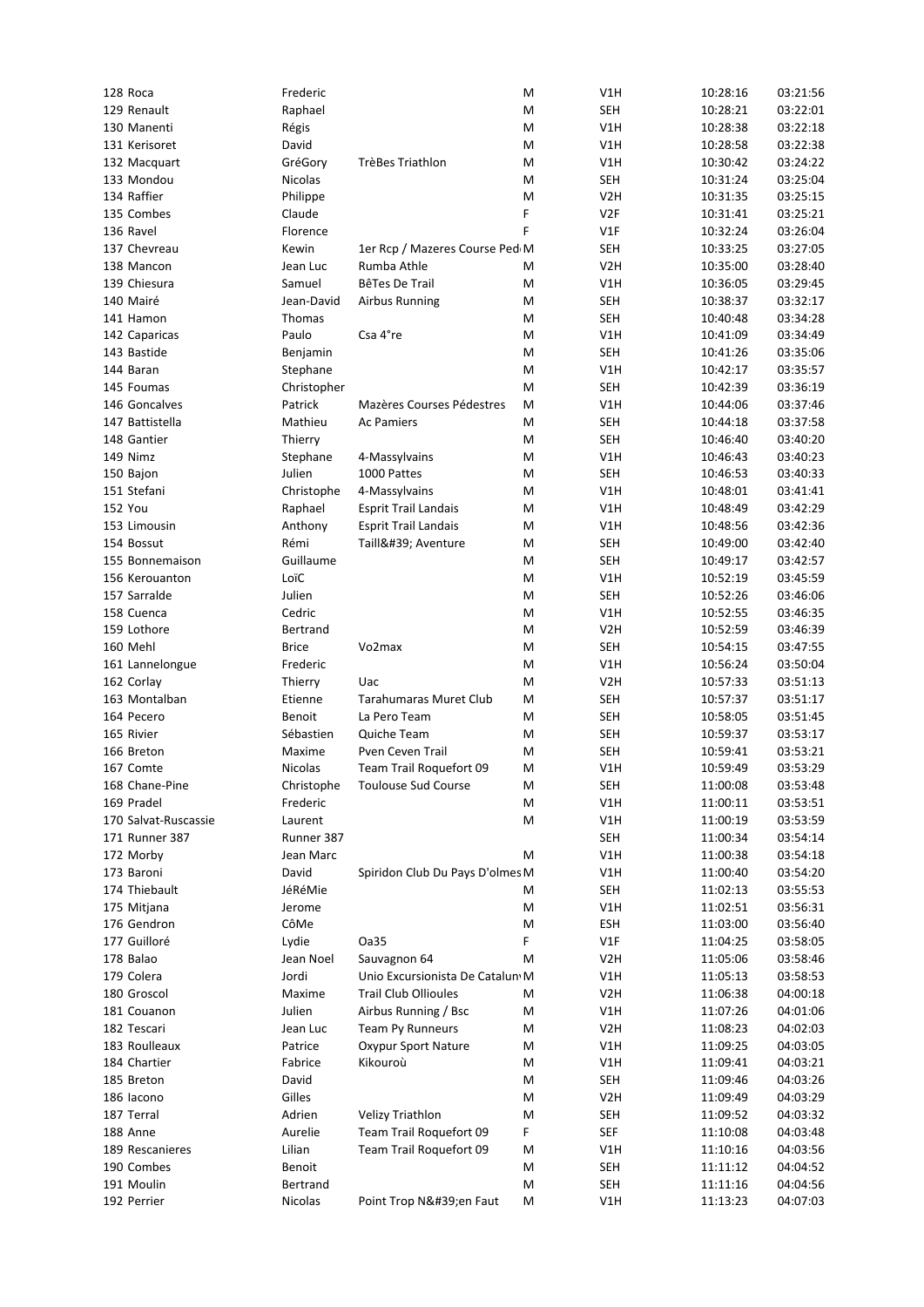| 193 Joly                  | Vincent          | Xmen                            | Μ      | V2H               | 11:15:22             | 04:09:02             |
|---------------------------|------------------|---------------------------------|--------|-------------------|----------------------|----------------------|
| 194 Fournes               | Larry            |                                 | Μ      | <b>SEH</b>        | 11:16:46             | 04:10:26             |
| 195 Seyve                 | Christophe       |                                 | M      | V3H               | 11:17:08             | 04:10:48             |
| 196 Bescond               | Jean Pierre      |                                 | Μ      | V <sub>2</sub> H  | 11:17:18             | 04:10:58             |
| 197 Goujon                | Gaetan           | Portet Athlétic Club            | Μ      | <b>SEH</b>        | 11:17:53             | 04:11:33             |
| 198 Schabanel             | Sabine           | Kikourou                        | F      | V1F               | 11:22:13             | 04:15:53             |
| 199 Corticchiato          | Stephane         |                                 | M      | <b>SEH</b>        | 11:22:30             | 04:16:10             |
| 200 Ariztia               | Pierre           |                                 | Μ      | V1H               | 11:22:33             | 04:16:13             |
| 201 Descamps              | David            | Lauragais Athlétisme Castelna M |        | V1H               | 11:22:36             | 04:16:16             |
| 202 Frosio                | David            | Team Trail La Burthe            | Μ      | <b>SEH</b>        | 11:22:43             | 04:16:23             |
| 203 Pinthon               | Pierre           |                                 | M      | <b>SEH</b>        | 11:22:48             | 04:16:28             |
| 204 Billon                | Wilfrid          | Soif 2 Run                      | M      | V1H               | 11:24:33             | 04:18:13             |
|                           |                  |                                 |        | <b>SEH</b>        | 11:25:21             | 04:19:01             |
| 205 Leblanc               | Benoit           |                                 | Μ      |                   |                      |                      |
| 206 Ortiz                 | Jean             | Els Amics Llupianenc            | Μ      | V <sub>2</sub> H  | 11:25:24             | 04:19:04             |
| 207 Vo-Dinh               | Xavier           |                                 | M      | V1H               | 11:26:51             | 04:20:31             |
| 208 Vo-Dinh               | Gwenaëlle        |                                 | F      | <b>SEF</b>        | 11:26:54             | 04:20:34             |
| 209 Barthes               | Ludovic          | Desperadotrail                  | M      | <b>SEH</b>        | 11:30:03             | 04:23:43             |
| 210 Brych                 | Pascal           |                                 | Μ      | V1H               | 11:35:32             | 04:29:12             |
| 211 Arcidet               | Jean-Michel      |                                 | M      | V <sub>2</sub> H  | 11:36:36             | 04:30:16             |
| 212 Compagnon             | Catherine        | Rado 79                         | F      | V <sub>2F</sub>   | 11:36:59             | 04:30:39             |
| 213 Bauzou                | Stephan          | Urban Running Le Club           | M      | V <sub>2</sub> H  | 11:39:24             | 04:33:04             |
| 214 Foix-Sauret           | David            | Qq La Praline                   | Μ      | V1H               | 11:39:37             | 04:33:17             |
| 215 Costeceque            | Roland           |                                 | Μ      | <b>SEH</b>        | 11:39:44             | 04:33:24             |
| 216 MairÉ                 | Pierre           |                                 | M      | V <sub>2</sub> H  | 11:41:50             | 04:35:30             |
| 217 Bolechala             | Sylvain          | Team Force3k                    | Μ      | V1H               | 11:41:55             | 04:35:35             |
| 218 Barcq                 | Laurent          |                                 | Μ      | V1H               | 11:43:09             | 04:36:49             |
| 219 Lopez                 | Hervé            |                                 | M      | V1H               | 11:43:29             | 04:37:09             |
| 220 Anthonioz             | Fabrice          |                                 |        |                   |                      | 04:37:13             |
|                           |                  | Top Chrono 11 / Acp11           | M      | V1H               | 11:43:33             |                      |
| 221 Fernandez             | Thierry          | Suez Bordeaux                   | Μ      | <b>SEH</b>        | 11:44:54             | 04:38:34             |
| 222 Ambroise              | Philippe         |                                 | M      | V <sub>2</sub> H  | 11:45:04             | 04:38:44             |
| 223 Poux                  | Carolina         | Club Pirinenc D Andorra         | F      | V1F               | 11:46:01             | 04:39:41             |
| 224 Godart                | Vincent          |                                 | M      | <b>SEH</b>        | 11:48:21             | 04:42:01             |
| 225 Poncelet              | Jeremy           |                                 | M      | <b>SEH</b>        | 11:48:24             | 04:42:04             |
| 226 Guittonneau           | Laurent          | Saint Jean De Monts Vendée TM   |        | V1H               | 11:49:01             | 04:42:41             |
| 227 Munos                 | Stephane         | Passion Trail Lauragais         | Μ      | V1H               | 11:49:45             | 04:43:25             |
| 228 Piquemal              | Joel             |                                 | Μ      | V <sub>2</sub> H  | 11:49:47             | 04:43:27             |
| 229 Bessagnet             | Pierre           | Oxygene 32                      | M      | V1H               | 11:50:16             | 04:43:56             |
| 230 Goubert               | Marika           |                                 | F      | V1F               | 11:51:28             | 04:45:08             |
| 231 Bousquet              | Guy              | S.C Gourdon                     | Μ      | V <sub>2</sub> H  | 11:52:10             | 04:45:50             |
| 232 Chopinet              | Cedric           | La Dom'pied'roise M             |        | <b>SEH</b>        | 11:53:29             | 04:47:09             |
| 233 Porterie              | Ludovic          | Team Raid'Ntrail                | М      | V1H               | 11:53:57             | 04:47:37             |
| 234 Desruelle             | Reynald          |                                 | M      | V <sub>2</sub> H  | 11:55:50             | 04:49:30             |
| 235 Bissey                | Guillaume        | <b>Running Lanton</b>           | M      | V1H               | 11:57:02             | 04:50:42             |
| 236 Sénié                 | Bruno            | Spiridon Club Du Pays D'olmes M |        | <b>SEH</b>        | 11:59:07             | 04:52:47             |
|                           | JéRôMe           | Les Zinzins Des Coteaux 31      |        |                   |                      |                      |
| 237 Nazar                 |                  |                                 | Μ      | <b>SEH</b>        | 11:59:18             | 04:52:58             |
| 238 Salvetat              | Florent          |                                 | M      | <b>SEH</b>        | 11:59:44             | 04:53:24             |
| 239 Vuillermoz            | Laurent          |                                 | Μ      | V1H               | 12:01:15             | 04:54:55             |
| 240 Belleau               | Patrice          | Les Coureurs Du Soubestre       | Μ      | V1H               | 12:02:13             | 04:55:53             |
| 241 Pelletey              | Stephane         | <b>Courir A Fontenilles</b>     | Μ      | V1H               | 12:02:17             | 04:55:57             |
| 242 Terral                | Cyril            | Piedsbegon                      | Μ      | <b>SEH</b>        | 12:09:28             | 05:03:08             |
| 243 Ortéga                | Manuel           | Acpamiers                       | Μ      | V <sub>2</sub> H  | 12:11:43             | 05:05:23             |
| 244 Caux                  | Philippe         |                                 | Μ      | V1H               | 12:12:16             | 05:05:56             |
| 245 Jourda                | Michel           |                                 | Μ      | V <sub>2</sub> H  | 12:13:15             | 05:06:55             |
| 246 Coulon                | Thierry          |                                 | Μ      | V <sub>2</sub> H  | 12:13:22             | 05:07:02             |
| 247 Hugonnet              | Richard          |                                 | Μ      | V1H               | 12:13:26             | 05:07:06             |
| 248 Bordes                | Jean             | Biron                           | M      | V4H               | 12:13:30             | 05:07:10             |
| 249 Castillo-Ros          | Stéphane         | L' equipée Sauvage 1 %          | M      | V1H               | 12:16:22             | 05:10:02             |
| 250 Fourment              | Philippe         | L'équipée Sauvage 1% / IM       |        | V <sub>2</sub> H  | 12:16:26             | 05:10:06             |
| 251 Lessmann              | Laurent          | L'équipée Sauvage 1%            | M      | V1H               | 12:16:30             | 05:10:10             |
| 252 Barbas                | José             | Spriridon Club Pays D'oln M     |        | V <sub>2</sub> H  | 12:17:08             | 05:10:48             |
| 253 Aubineau              | Alain            | <b>Airbus Running</b>           | Μ      | <b>SEH</b>        | 12:20:56             | 05:14:36             |
| 254 Olette                |                  |                                 |        |                   |                      |                      |
|                           |                  |                                 |        |                   |                      |                      |
|                           | Laurent          |                                 | Μ      | V1H               | 12:21:06             | 05:14:46             |
| 255 Douce                 | Romain           |                                 | Μ      | <b>SEH</b>        | 12:21:27             | 05:15:07             |
| 256 Lorcet<br>257 Cazales | Arnaud<br>Maxime |                                 | M<br>Μ | <b>SEH</b><br>V1H | 12:21:29<br>12:29:57 | 05:15:09<br>05:23:37 |